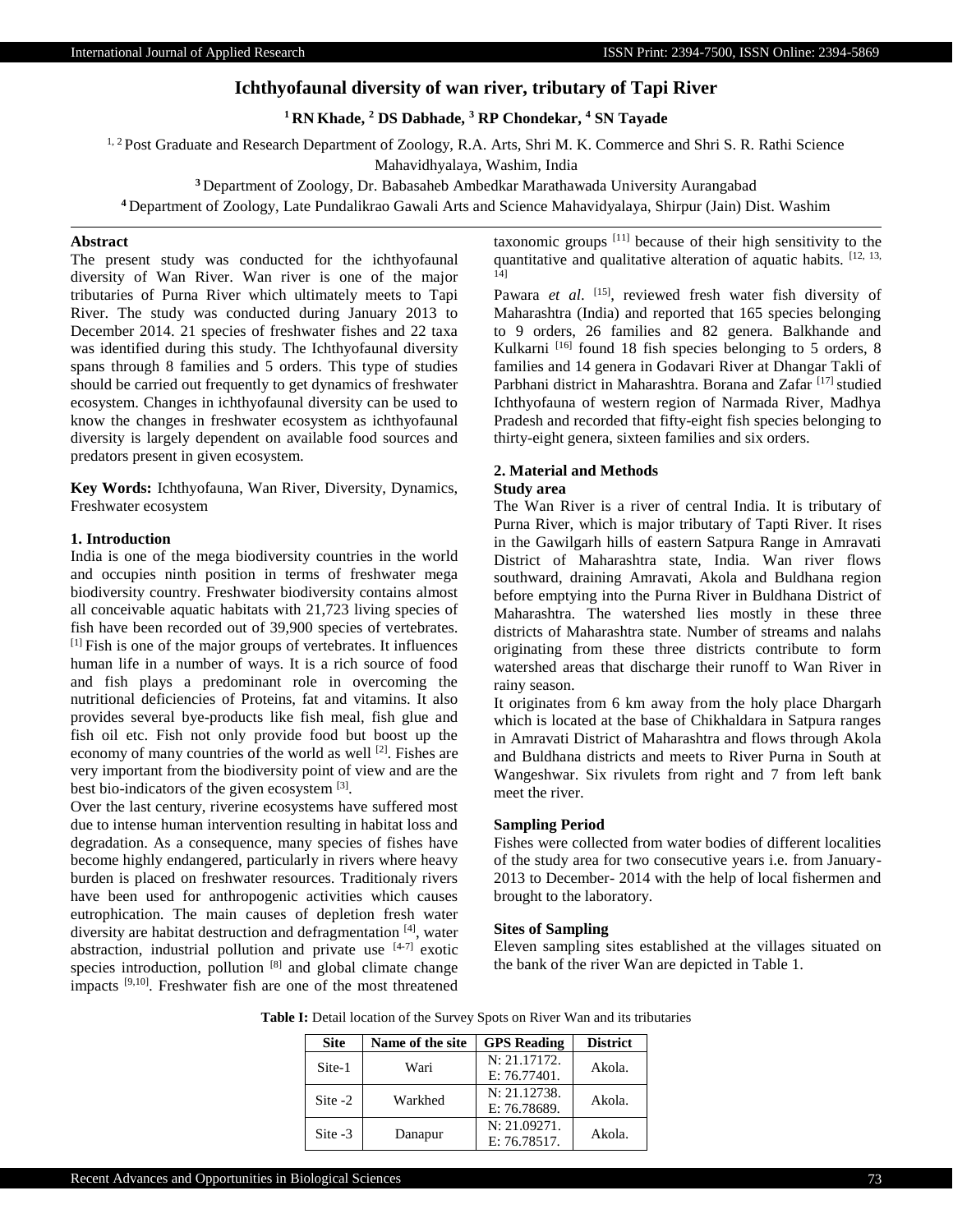| Site -4   | Wadgaon       | N: 21.06740.<br>E: 76.76852. | Buldhana. |
|-----------|---------------|------------------------------|-----------|
| Site $-5$ | Kolad         | N: 21.05611.<br>E: 76.75478. | Buldhana. |
| Site -6   | KakanwadaKh.  | N: 21.03296.<br>E: 76.74654. | Buldhana. |
| Site -7   | Kakanwada Bu. | N: 21.03056.<br>E: 76.74993. | Buldhana. |
| Site -8   | Wankhed       | N: 20.99122.<br>E: 76.73144. | Buldhana. |
| Site -9   | PaturdaKh.    | N: 20.94858.<br>E: 76.72564. | Buldhana. |
| $Site-10$ | Paturda Bu.   | N: 20.94369.<br>E: 76.72886. | Buldhana. |
| Site-11   | Takali        | N: 20.92986.<br>E: 76.76092. | Buldhana. |

#### **Collection of Sample**

Fishes were collected from water bodies of different localities of the study area for two consecutive years i.e. from January-2013 to December- 2014 with the help of local fishermen and brought to the laboratory. Collected fishes were labeled; preserved and identified by using Day [18] for any further confirmation Zoological Survey of India, Regional Office, Pune was concerned.

#### **3. Result and Discussion**

As an outcome of the present Ichthyofaunal study, in all 21 fresh water fish species and 22 taxa were identified from Wan River and its tributaries (M.S.) which belongs to 8 families and 5 orders. The family Cyprinidae was dominant with 12 fish species (55%) followed by Siluridae 02 (9%), Channidae 02 (9%), Mastacembelidae 02 (9%), Notopteridae 01 (5%), Clariidae 01 (5%), Gobiidae 01 (4%), Bagridae 01 (4%) (Figure 1).

|  |  |  |  |  |  | <b>Table 1:</b> The Ichthyofauna of Wan River and its tributaries is listed below. |
|--|--|--|--|--|--|------------------------------------------------------------------------------------|
|--|--|--|--|--|--|------------------------------------------------------------------------------------|

| Order               | Family          | <b>Species</b>                         | <b>Local name</b> |
|---------------------|-----------------|----------------------------------------|-------------------|
| Osteoglossiformes   | Notopteridae    | Notopterus notopterus                  | Patola            |
|                     |                 | Catla catla                            | Catla             |
|                     |                 | Labeo rohita                           | Rohu              |
|                     |                 | Cirrhinus mrigala                      | Mrigala           |
|                     |                 | Cyprinus corpio var. nudus             | Common carp       |
|                     |                 | Cyprinus corpio var. communis          | Common carp       |
|                     |                 | <i>Puntius sophore</i> (Hamilton)      | Palushi           |
|                     |                 | Puntius sarana(Hamilton)               |                   |
|                     |                 | Cirrhinus reba(Hamilton)               |                   |
| Cypriniformes       | Cyprinidae      | Gonoproktopterus kolus (Sykes)         | <b>Batter</b>     |
|                     |                 | Crossocheilus latius (Hamilton)        | Sandkoal          |
|                     |                 | Garra mullya (Sykes)                   | Maya              |
|                     |                 | Labeo sp.                              |                   |
|                     |                 | Channa punctata (Bloch).               | Dhadkya           |
|                     | Channidae       | <i>Channa marulius</i> (Hamilton)      | Marai             |
| Perciformes         | Gobiidae        | Glossogobiusgiuris (Hamilton)          | Dhisala           |
|                     |                 | Wallago attu.                          |                   |
|                     | Siluridae       | Ompokbimaculatus (Bloch)               | Patava            |
| <b>Siluriformes</b> | Bagridae        | Mystus bleekeri(Day)                   | Katarna           |
|                     | Clariidae       | <i>Heteropneustes fossilis</i> (Bloch) | Shikker           |
|                     |                 | Mastacembelus armatus (Lacepede)       | Bam               |
| Synbranchiformes    | Mastacembelidae | Macrognathus pancalus (Hamilton)       | Bam               |

#### **Table 2:** Family Wise Percent Composition of Fish.

| S. No. | Family          | <b>No. of Fish Species</b> | Species Composition In $(\% )$ |
|--------|-----------------|----------------------------|--------------------------------|
|        | Notopteridae    |                            |                                |
|        | Cyprinidae      |                            | 55                             |
|        | Channidae       |                            |                                |
|        | Gobiidae        |                            |                                |
|        | Siluridae       |                            |                                |
|        | Bagridae        |                            |                                |
|        | Clariidae       |                            |                                |
|        | Mastacembelidae |                            |                                |